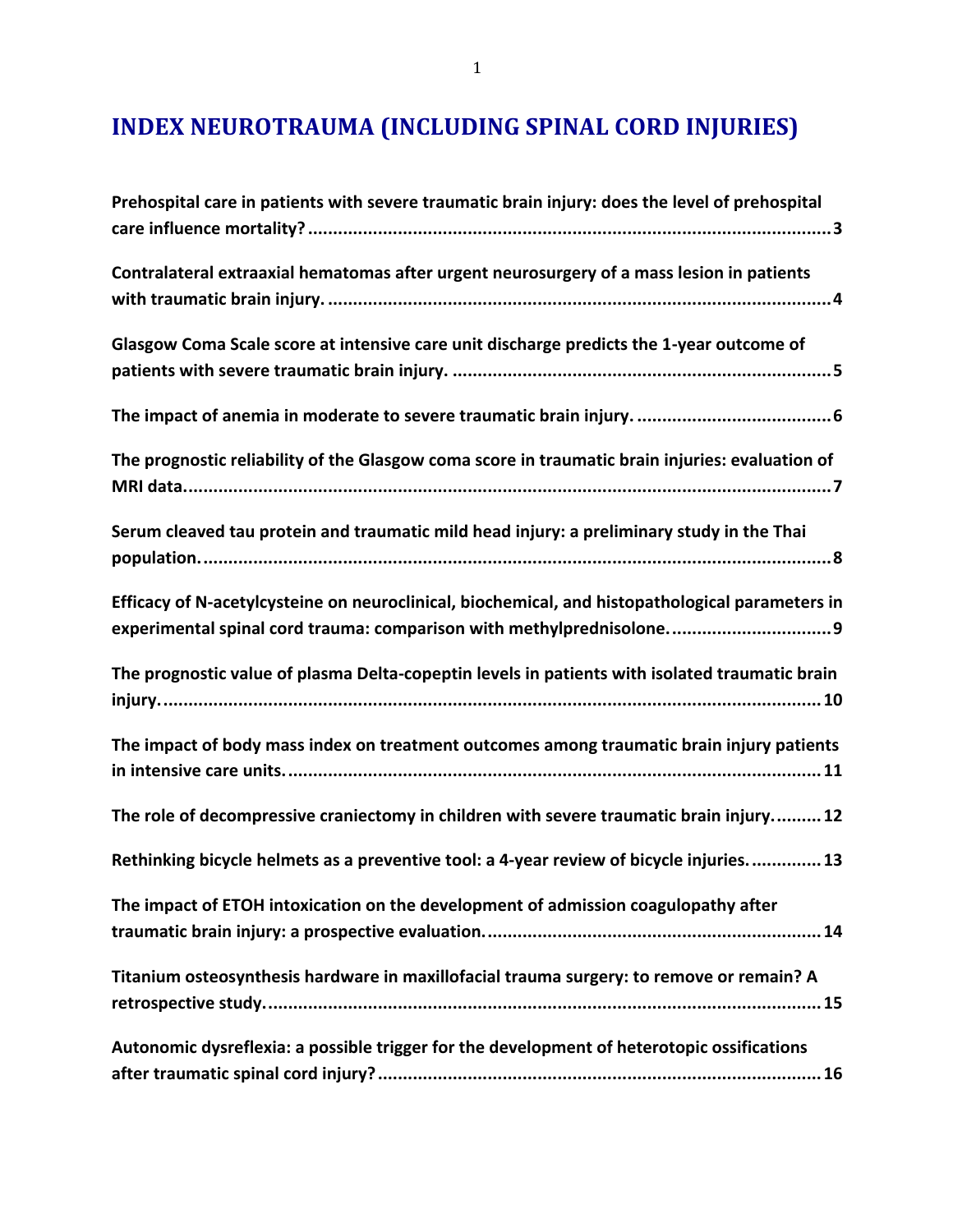| Diagnosing isolated nasal fractures in the emergency department: are they missed or |
|-------------------------------------------------------------------------------------|
|                                                                                     |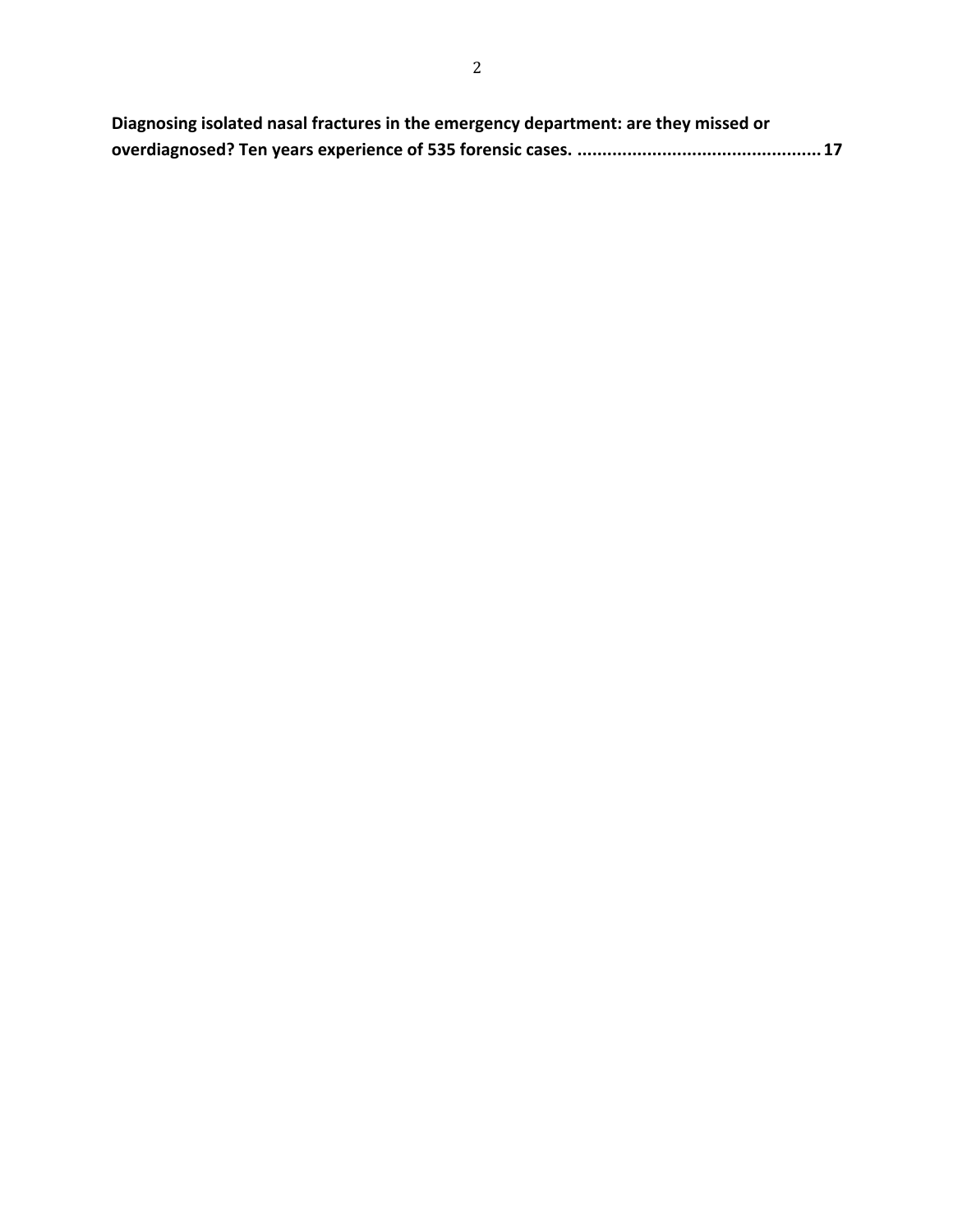# **Prehospital care in patients with severe traumatic brain injury: does** the level of prehospital care influence mortality?

Aubuchon M M F, Hemmes B, Poeze M, Jansen J, Brink P R G.

Eur J Trauma Emerg S. 2013;39(1):35-41. 10.1007/s00068-012-0218-6

### *Introduction\*and\*purpose*

The controversy between the "scoop and run" versus the "stay and play" approach in severely injured trauma patients has been an ongoing issue for decades. The present study was undertaken to investigate whether changes in prehospital care for patients with severe traumatic brain injury in the Netherlands have improved outcome.

### *Methods*

In this retrospective study, files ( $n = 60$ ) were analyzed from a prospectively collected database including all patients admitted to one of six hospitals in the Limburg region in the Netherlands with a Glasgow Coma Scale (GCS) score  $\leq$  8 on admittance over the period from January 2006 to December 2008. All patients had traumatic brain damage proven on computed tomography (CT) or magnetic resonance imaging (MRI). Relevant prehospital and clinical data from the present cohort were compared to data from a similar study (n = 30) conducted 20 years ago. The primary outcome assessed was mortality.

### *Results*

The two study groups had similar characteristics with regard to the GCS score. In the historic cohort, Basic Life Support (BLS) and the "scoop and run" approach in patients with major traumatic brain injury was common, with an average time on scene of 7.5 min. Currently, prehospital care is performed mainly on the level of prehospital Advanced Life Support (ALS), with the average time on scene being about four times as long as in the historic cohort. However, the overall mortality rate for the current cohort compared to the historic cohort has not changed.

### *Conclusion*

Despite more on-site ALS in severely head injured patients nowadays compared to the historic cohort, there was no reduction in mortality.

### **Keywords**

traumatic brain injury - prehospital care - mortality - advanced life support - basic life support severe head-injury - advanced life-support - quality-of-life - endotracheal intubation controlled-trial - management - outcomes - impact - system – hypotension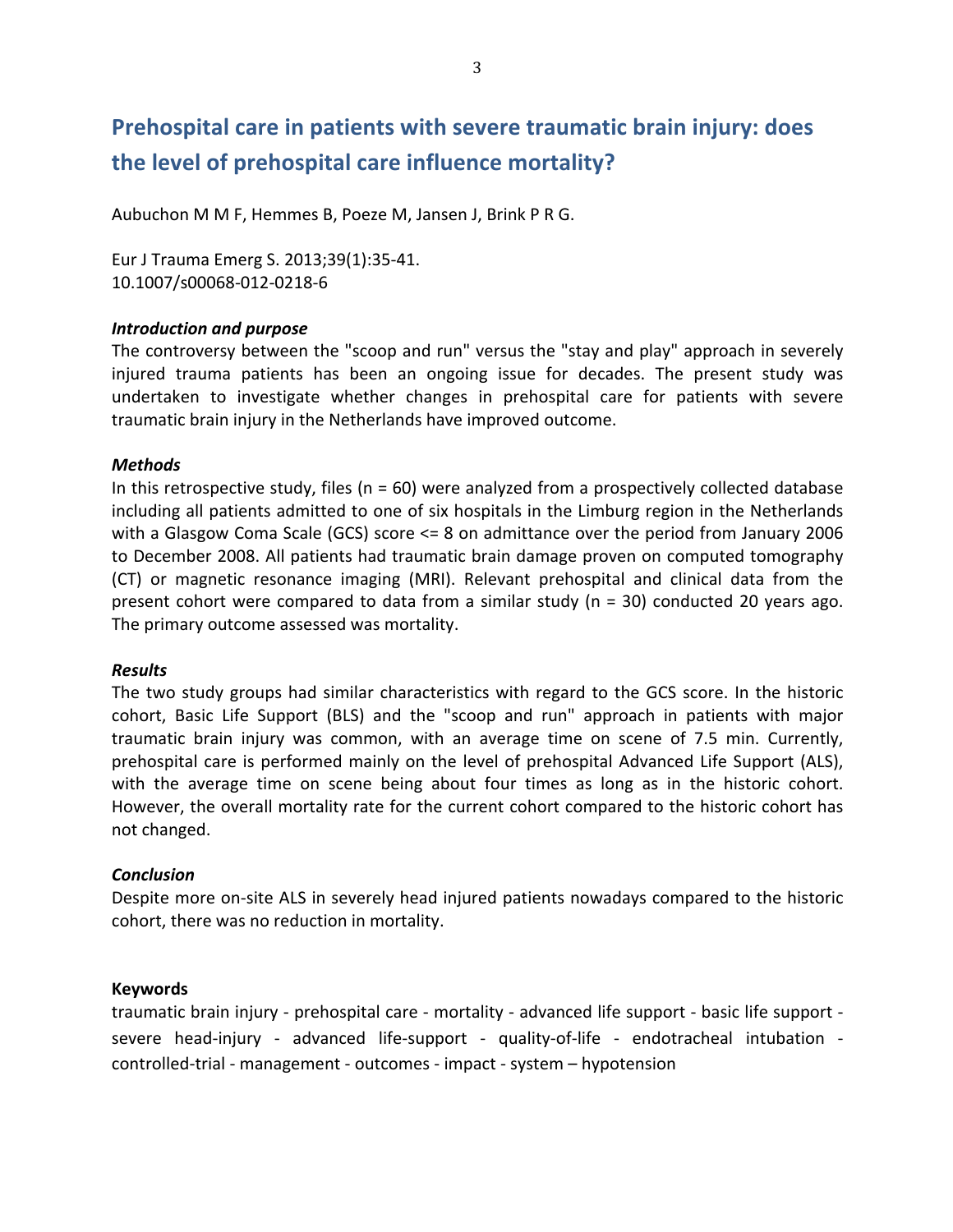# **Contralateral, extraaxial, hematomas, after, urgent, neurosurgery, of, a,** mass lesion in patients with traumatic brain injury.

Lasierra J L F, Fuentes C G, Vazquez D T, Fernandez M C, Aznarez S B, Lopez E A.

Eur J Trauma Emerg S. 2013;39(3):277-283. 10.1007/s00068-013-0268-4

The development of a contralateral extraaxial hematoma has repeatedly been described in small series and descriptive studies. However, the evidence available to date is limited.

To evaluate the incidence and risk factors leading to the development of a contralateral extraaxial hematoma and to describe the characteristics of cases.

A retrospective cohort study with prospective data collection was undertaken. All patients admitted to an intensive care unit (ICU) from 2006 to 2010 were studied. The inclusion criteria were as follows: severe trauma [Injury Severity Score (ISS a parts per thousand yen 16)], neurosurgery (NeuroSx) in the first 24 h. The following were excluded: subacute/chronic subdural hematomas, first bilateral NeuroSx. Cases were those who required immediate contralateral NeuroSx after the first NeuroSx due to the occurrence of a new extraaxial injury or significant growth of a previous one. Controls were those patients those who did not require second NeuroSx or who required reoperation due to ipsilateral lesions. The variables considered were: demographics, neurological assessment, traumatic injuries and severity, image and surgical findings, clinical course, and outcome. Statistics analysis comprised descriptive, inferential, and multivariate analysis by logistic regression.

A total of 120 patients were included, among which there were 11 cases (incidence 9.2 %). The cases showed a significantly higher frequency of coma or severe traumatic brain injury (TBI) at admission, contralateral injury and contralateral skull fracture in the preoperative computed tomography (CT) scan, as well as decompressive craniectomy. There were no significant differences in the severity scores, clinical course, or outcomes. The presence of contralateral fracture was identified as an independent risk factor [relative risk (RR) 47.9, 95 % confidence interval (CI) 5.2-443].

Contralateral extraaxial hematoma is a rare entity, although it has a high mortality rate. Therefore, it requires a high index of suspicion, especially in patients with severe TBI, with minimal contralateral injury and mainly with contralateral skull fracture on the initial CT scan.

### **Keywords**

delayed post-traumatic extracerebral hematomas - contralateral acute epi- or subdural hematoma - bilateral acute epidural hematoma - alternating delayed intracranial hematomas traumatic brain injury - acute subdural-hematoma - acute epidural hematoma - decompressive surgery - extradural hematoma - evacuation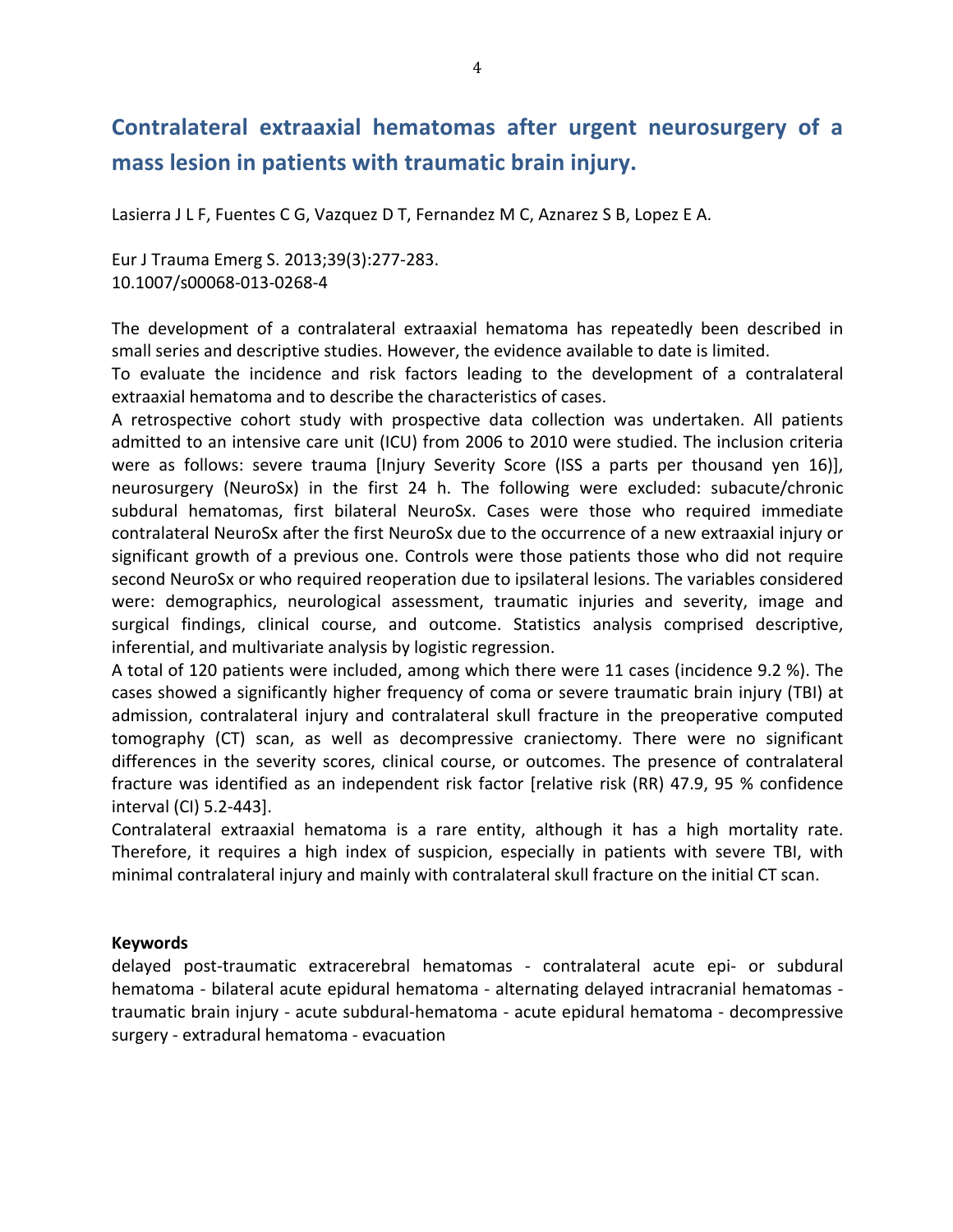# **Glasgow Coma Scale score at intensive care unit discharge predicts the 1-year outcome of patients with severe traumatic brain injury.**

Leitgeb J, Mauritz W, Brazinova A, Majdan M, Janciak I, Wilbacher I, Rusnak M.

Eur J Trauma Emerg S. 2013;39(3):285-292. 10.1007/s00068-013-0269-3

To analyse the association between the Glasgow Coma Scale (GCS) score at intensive care unit (ICU) discharge and the 1-year outcome of patients with severe traumatic brain injury (TBI). Retrospective analysis of prospectively collected observational data.

Between 01/2001 and 12/2005, 13 European centres enrolled 1,172 patients with severe TBI. Data on accident, treatment and outcomes were collected. According to the GCS score at ICU discharge, survivors were classified into four groups: GCS scores 3-6, 7-9, 10-12 and 13-15. Using the Glasgow Outcome Scale (GOS), 1-year outcomes were classified as "favourable" (scores 5, 4) or "unfavourable" (scores  $<$  4). Factors that may have contributed to outcomes were compared between groups and for favourable versus unfavourable outcomes within each group.

Of the 538 patients analysed, 308 (57 %) had GCS scores 13-15, 101 (19 %) had scores 10-12, 46 (9 %) had scores 7-9 and 83 (15 %) had scores 3-6 at ICU discharge. Factors significantly associated with these GCS scores included age, severity of trauma, neurological status (GCS, pupils) at admission and patency of the basal cisterns on the first computed tomography (CT) scan. Favourable outcome was achieved in 74 % of all patients; the rates were significantly different between GCS groups (93, 83, 37 and 10 %, respectively). Within each of the GCS groups, significant differences regarding age and trauma severity were found between patients with favourable versus unfavourable outcomes; neurological status at admission and CT findings were not relevant.

The GCS score at ICU discharge is a good predictor of 1-year outcome. Patients with a GCS score < 10 at ICU discharge have a poor chance of favourable outcome.

### **Keywords**

traumatic brain injury - severe - glasgow coma scale score - glasgow outcome scale score - longterm outcomes - admission characteristics - prognostic value - epidemiology - management validation - impact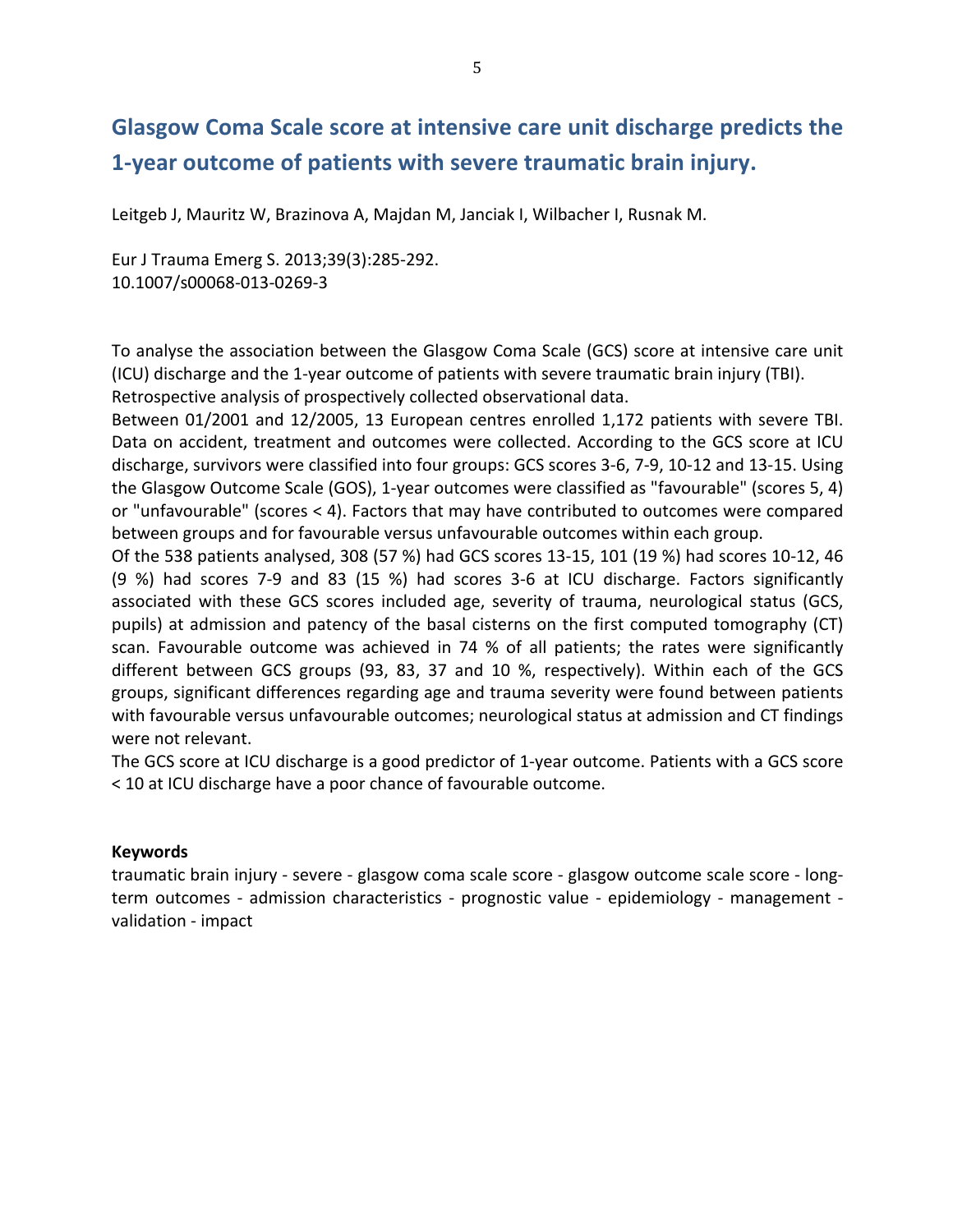### The impact of anemia in moderate to severe traumatic brain injury.

Okoye O, Inaba K, Kennedy M, Salim A, Talving P, Plurad D, Lam L, Demetriades D.

Eur J Trauma Emerg S. 2013;39(6):627-633. 10.1007/s00068-013-0307-1

### **Purpose**

The impact of anemia and restrictive transfusion strategies in traumatic brain injury (TBI) is unclear. The purpose of this study was to examine the outcome of varying degrees of anemia in patients who have sustained a TBI.

### **Methods**

We performed a retrospective study of all adult patients with isolated blunt TBI admitted between January 2003 and June 2010. The impact of increasing severity of anemia (Hb  $\leq$  8,  $\leq$ 9, or  $\leq$  10 g/dl measured on three consecutive draws within the first 7 days of admission) and transfusions on complications, length of stay, and mortality was examined using univariate and multivariate analysis.

### **Results**

Of the 31,648 patients with blunt trauma admitted to the trauma service during the study period, 812 had an isolated TBI, among which 196 (24.1 %) met at least one of the anemia thresholds within the first 7 days [78 % male, mean age 47  $+/-$  23 years, Injury Severity Score 16  $+/-$  8, and head Abbreviated Injury Scale 3.3  $+/-$  1.0]. Using a logistic regression model, anemia even as low as 8 g/dl was not associated with an increase in mortality [AOR(8) = 0.8 (0.2, 3.2), p  $= 0.771$ ; AOR(9) = 0.8 (0.4, 1.6), p = 0.531; AOR(10) = 0.6 (0.3, 1.3), p = 0.233] or complications. However, for all patients, the transfusion of packed red blood cells was associated with a significant increase in septic complications  $[ AOR = 3.2 (1.5, 13.7), p = 0.030].$ 

### **Conclusion**

The presence of anemia in patients with TBI as low as 8  $g/dI$  was not associated with increased mortality or complications, while the transfusion of red blood cells was associated with a significant increase in septic complications. Prospective evaluation of an optimal transfusion trigger in head-injured patients is warranted.

### **Keywords**

traumatic brain injury - surgery - outcome measures - guidelines - critically-ill patients intensive-care-unit - blood-cell transfusion - cerebral oxygenation - critical illness - ironmetabolism - shock severity - erythropoietin - requirements - safe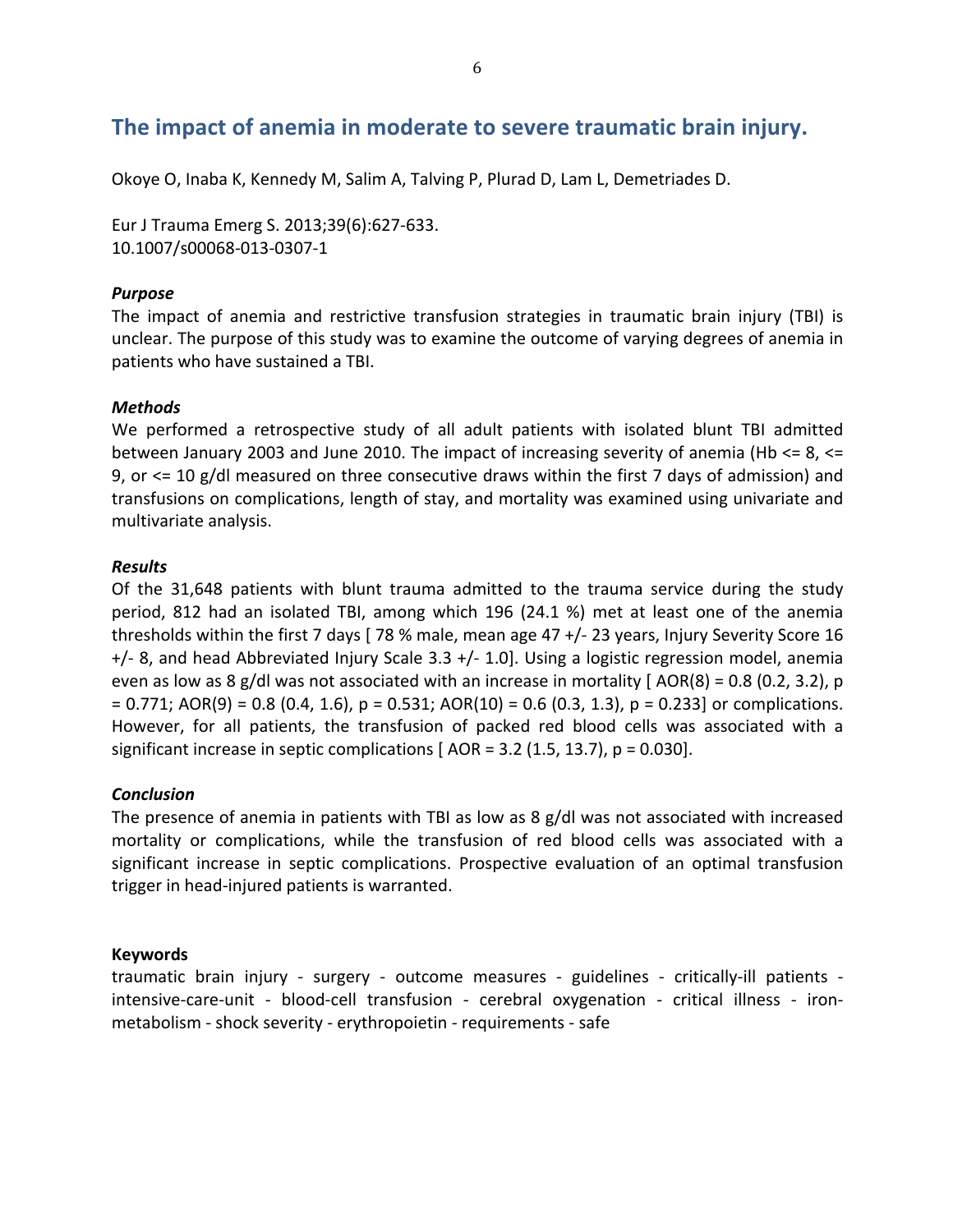# **The prognostic reliability of the Glasgow coma score in traumatic brain injuries: evaluation of MRI data.**

Woischneck D, Firsching R, Schmitz B, Kapapa T.

Eur J Trauma Emerg S. 2013;39(1):79-86. 10.1007/s00068-012-0240-8

### *Purpose*

To clarify the predictive power of the Glasgow coma score (GCS) after traumatic brain injury (TBI) and in the context of brain stem lesions.

### *Methods*

In 143 patients who had suffered severe TBI, the GCS was correlated to brain damage as visualized by cranial magnetic resonance imaging (MRI). This technique evaluates the damage to the brain stem in particular. The Brussels coma score (BCS) was also used.

### *Results*

The GCS was not significantly correlated to brain stem lesions when it was only scored at the time of admission. When MRI was not used later on, the GCS showed a poor ability to predict the outcome. After 24 h, and on the day of MRI screening, the GCS was significantly correlated with two parameters: outcome (the higher the GCS, the better the outcome) and the frequency of patients without injuries to the brainstem in MRI (the higher the GCS, the higher this frequency). These correlations were much more evident when the BCS was used. The prognostic power of the GCS was found to vary over time; for example: a GCS of 3 at admission was associated with a favorable prognosis; a GCS of 4 signified a poor prognosis, irrespective of the time point at which the GCS was scored; and the prognostic power of a GCS of 5 deteriorated from the day of the MRI onwards, whereas the prognostic power of a GCS of 6 or 7 varied little over time.

### *Conclusions*

We only recommend the use of the GCS for prognostic evaluation in a multidimensional model. Study protocols should contain additional brain stem function parameters (BCS, pupil condition, MRI).

### **Keywords**

traumatic brain injuries - head injuries - glasgow coma score - brussel coma score - brain stem prognosis - magnetic-resonance - severity score - practical scale - stem lesions - head-injury acute stage - classification - mechanism - damage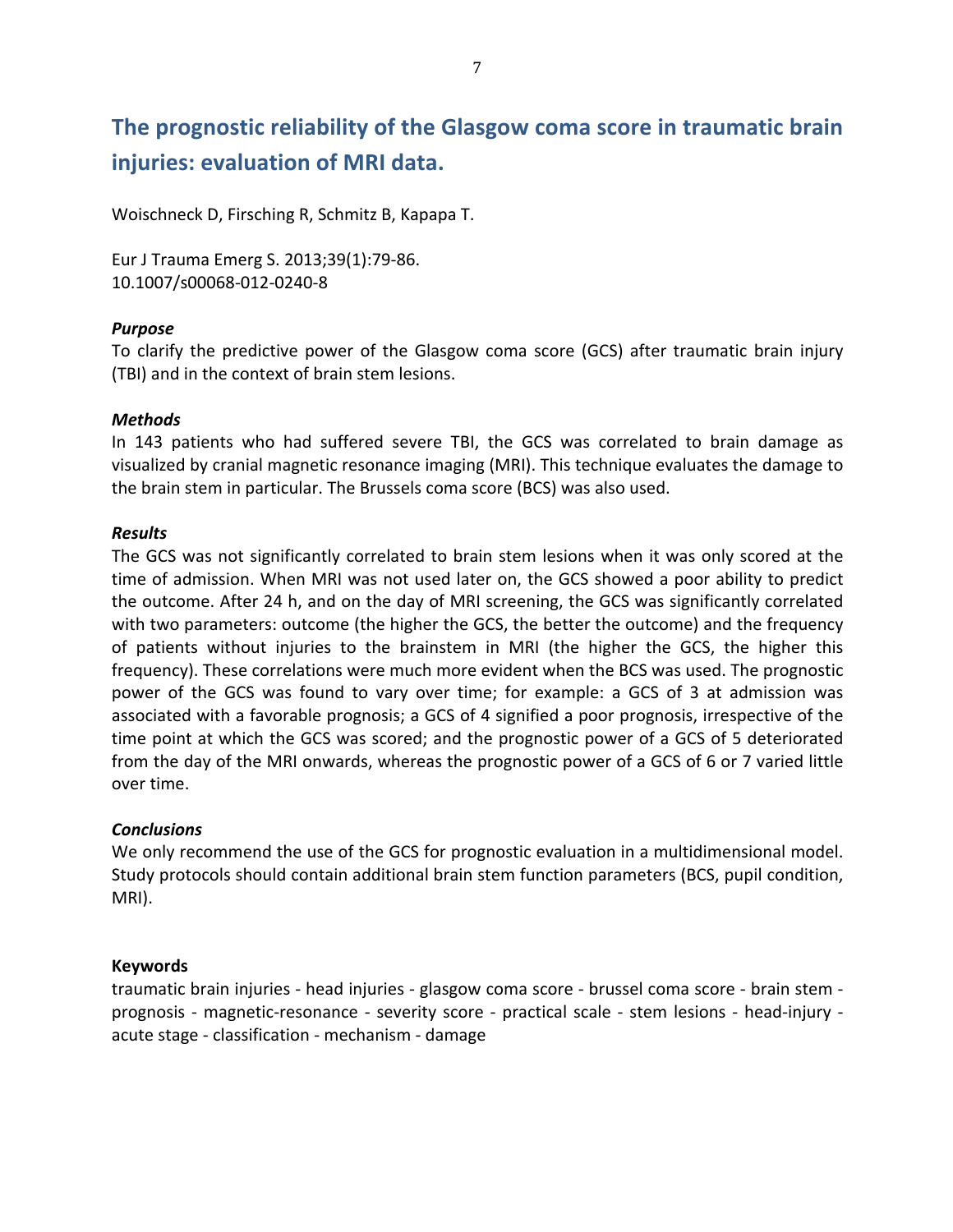# Serum cleaved tau protein and traumatic mild head injury: a preliminary study in the Thai population.

Wuthisuthimethawee P, Saeheng S, Oearsakul T.

Eur J Trauma Emerg S. 2013;39(3):293-296. 10.1007/s00068-013-0263-9

To determine the correlation between serum cleaved tau protein and traumatic mild head injury (MHI) (GCS 13-15).

A prospective observational study was conducted. Blood specimens from 12 healthy persons and 44 adult patients with traumatic MHI were collected in the emergency department to measure the cleaved tau protein level using a Human Tau phosphoSerine 396 ELISA kit. A brain computed tomography (CT) scan was done in all patients. The serum cleaved tau protein level was considered positive at a cut-off point of 0.1 pg/ml. An intracranial lesion was defined as any abnormality detected by brain CT scan.

The mean age of the traumatic MHI patients was  $34.9$  +/- A 15.6 years (range 15-74). The median GCS was 15. The median time from injury to arrival at the emergency department was 30 min. There were 11 intracranial lesions detected by brain CT scan (25.0 %). Serum cleaved tau protein was not detected in either healthy or traumatic MHI patients.

As it was uncorrelated with traumatic MHI, serum cleaved tau protein proved to be an unreliable biomarker to use in the early detection of and decision-making for traumatic MHI patients at the emergency department.

### **Keywords**

serum cleaved tau protein - traumatic mild head injury - emergency department - biomarker brain-injury - cerebrospinal-fluid - neuronal damage - markers - quantification - tomography diagnosis - biomarker - surgery - release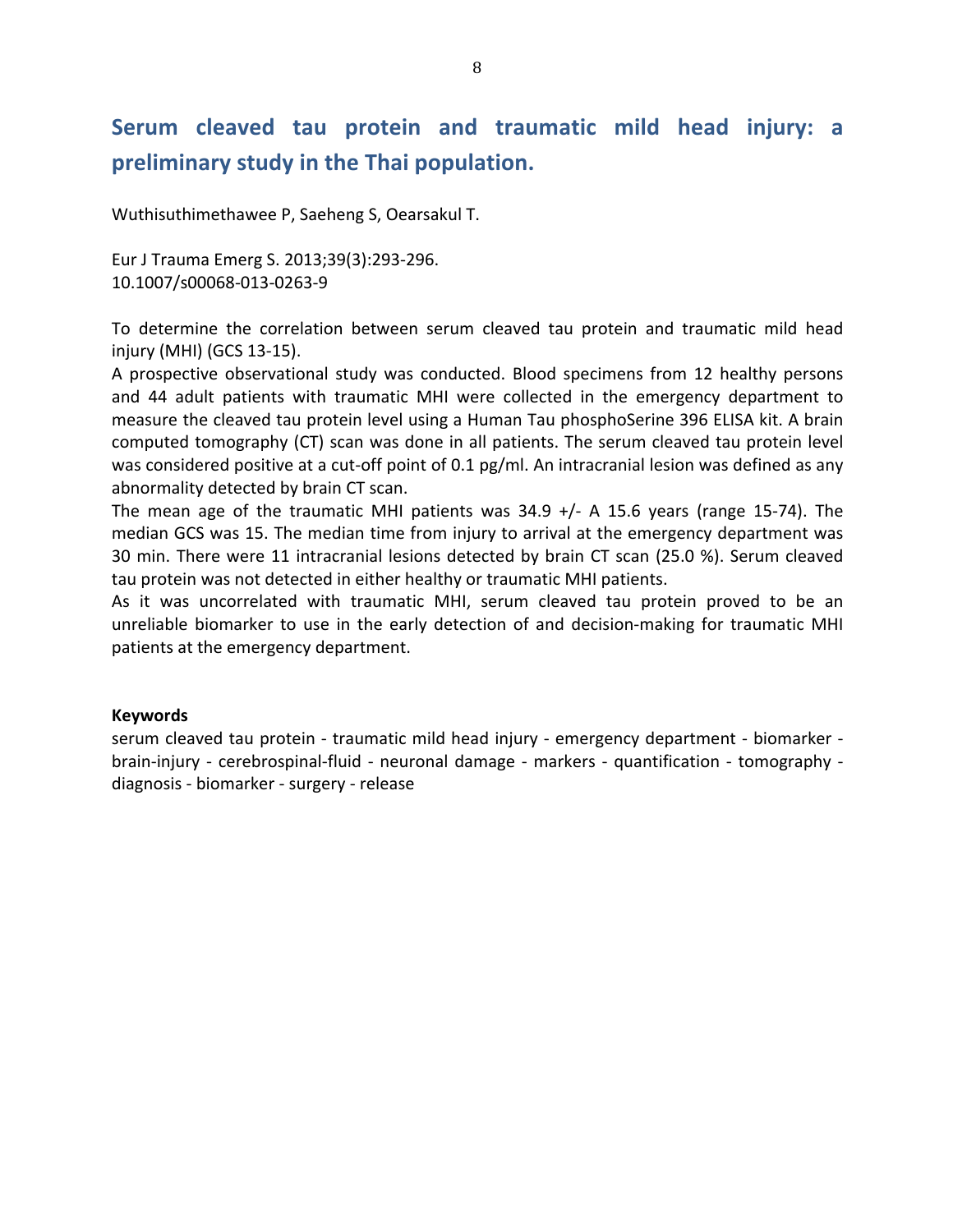# Efficacy of N-acetylcysteine on neuroclinical, biochemical, and histopathological parameters in experimental spinal cord trauma: comparison with methylprednisolone.

Cavus U Y, Yilmaz A, Aytekin M N, Taburcu G, Albayrak A, Yildirim S, Agir I.

Eur J Trauma Emerg S. 2014;40(3):363-371. 10.1007/s00068-013-0349-4

N-acetylcysteine (NAC) is an antioxidant agent that has been shown to have beneficial effects when treating various diseases. The aim of this study was to investigate the effects of NAC on spinal cord injury in an experimental rat model.

A total of 48 adult male wistar albino rats were divided into six groups. Group C included the control rats, group L included the rats that underwent laminectomy, and group T included the rats in which spinal cord trauma was induced by the weight-drop method after laminectomy. Groups M (the methylprednisolone group), N (the NAC group), and MN (the methylprednisolone + NAC group) were the treatment groups. In the fourth group (group M), 30 mg/kg methylprednisolone (MP) was administered as a bolus intraperitoneally (IP), and a standard MP treatmentat a dose of 5.4 mg/kg was applied for 24 h. In the fifth group (group N), only 300 mg/kg NAC was administered as a bolus IP. In the sixth group (group MN), the standard MP treatment and a single 300 mg/kg dose of NAC were administered as a bolus IP. The motor functions of the rats were evaluated on the 1st, 7th, and 14th days using the inclined plane test defined by Rivlin and Tator and the motor scale defined by Gale et al. Spinal cord samples were obtained on the 14th day. The samples were evaluated using pathological and biochemical analysis.

In the neuroclinical assessment, no differences were observed between groups T and M in terms of motor improvement. However, statistically significant differences were observed between group T and groups N and MN ( $p < 0.001$ ,  $p = 0.01$ , respectively). Statistically significant differences were also seen between group M and groups N and MN on the 1st and 7th days ( $p <$  $0.017$ ,  $p < 0.01$ , respectively). Additionally, when groups N and MN were compared with groups T and M, the pathological and biochemical analyses were found to be statistically different (p < 0.05,  $p < 0.001$ , respectively).

It was concluded that NAC treatment and the combined NAC + MP treatment may be more useful for healing in rats with experimental spinal cord injury in terms of neuroclinical, pathological, and biochemical results than MP-only therapy.

### **Keywords**

n-acetylcysteine - methylprednisolone - rat model - spinal cord injury - ischemia-reperfusion injury - lipid-peroxidation - rats - brain - recovery - models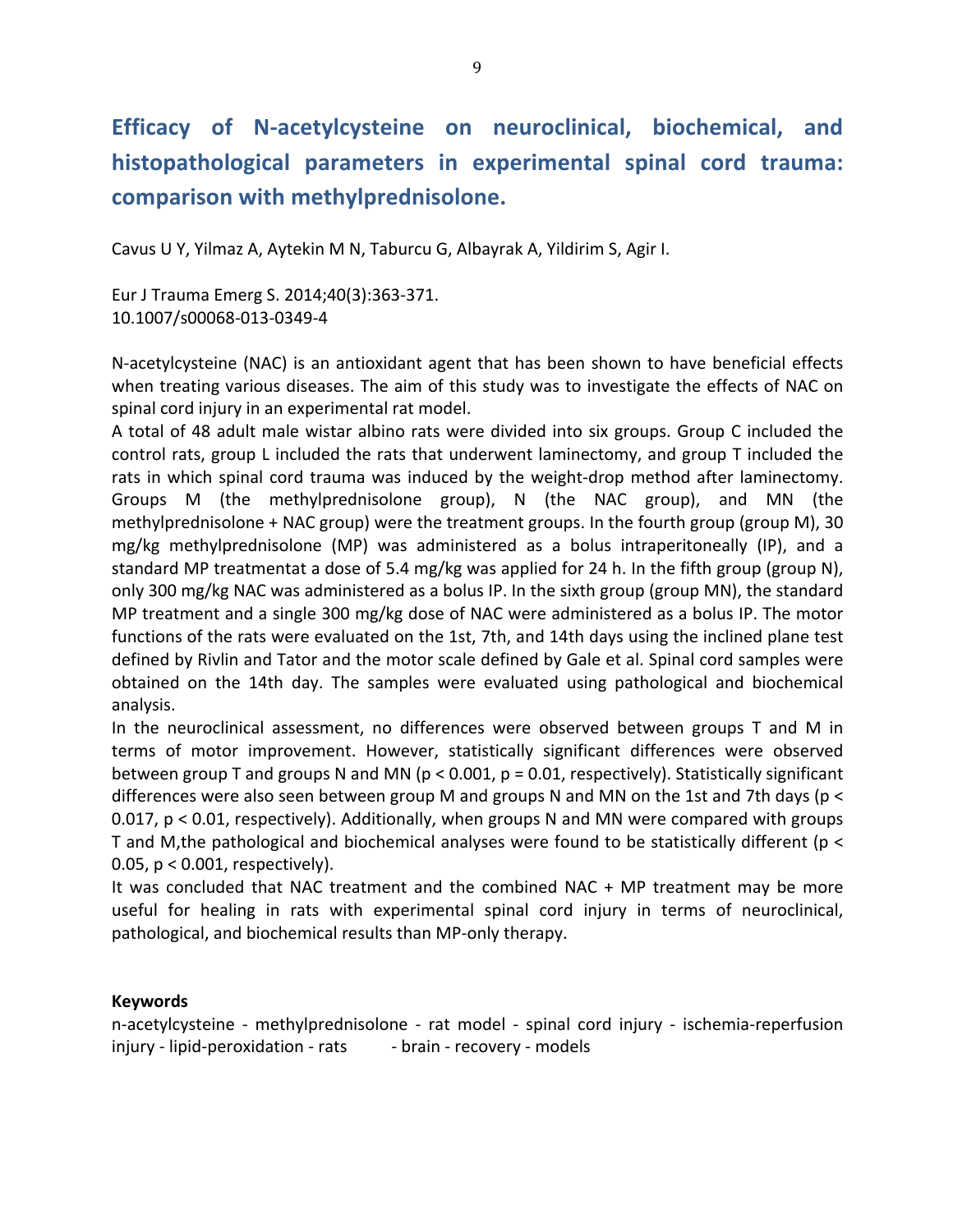# **The prognostic value of plasma Delta-copeptin levels in patients with isolated traumatic brain injury.**

Cavus U Y, Yildirim S, Gurer B, Dibek K, Yilmaz D, Ozturk G, Buyukcam F, Sonmez E.

Eur J Trauma Emerg S. 2014;40(3):373-378. 10.1007/s00068-013-0357-4

Traumatic brain injury (TBI) is one of the most common causes of death among trauma patients. Earlier prediction of possible poor neurological outcomes, even upon admission to the emergency department, may help to guide treatment. The aim of this prospective study was to assess the predictive value of plasma copeptin levels for early morbidity and mortality in patients with isolated TBI.

This prospective study comprised 53 patients who were admitted to the emergency department with isolated TBI. Forty-two of these patients (group I) survived at least 1 month after the TBI; the other 11 (group II) did not. Plasma levels of copeptin were measured in these TBI patients at admission and 6 h after trauma, and were compared with those of healthy volunteers (group  $III$ ).

At admission, the copeptin levels of the TBI patients (groups I and II combined) were not statistically significantly different from those of the control group (III). The copeptin levels 6 h after trauma were also not statistically significantly different from those at admission. Delta-Copeptin levels (the difference between the copeptin level at the 6th hour after trauma and that at admission) were higher in the patients who died within a month of the TBI. Further, Delta-copeptin levels were higher in patients who showed no improvement in the modified Rankin score when compared with patients with an improved modified Rankin score. The best cutoff point for Delta-copeptin was  $0.51$  ng/ml for predicting mortality and  $0.23$  ng/ml for predicting improvement in the modified Rankin score.

Plasma Delta-copeptin levels may help physicians predict the prognoses of patients suffering from traumatic brain injury.

### **Keywords**

copeptin - delta-copeptin - prognostic value - traumatic brain injury - severe head-injury intracerebral hemorrhage - vasopressin precursor - risk stratification - ischemic-stroke - stable peptide - mortality - prediction - biomarker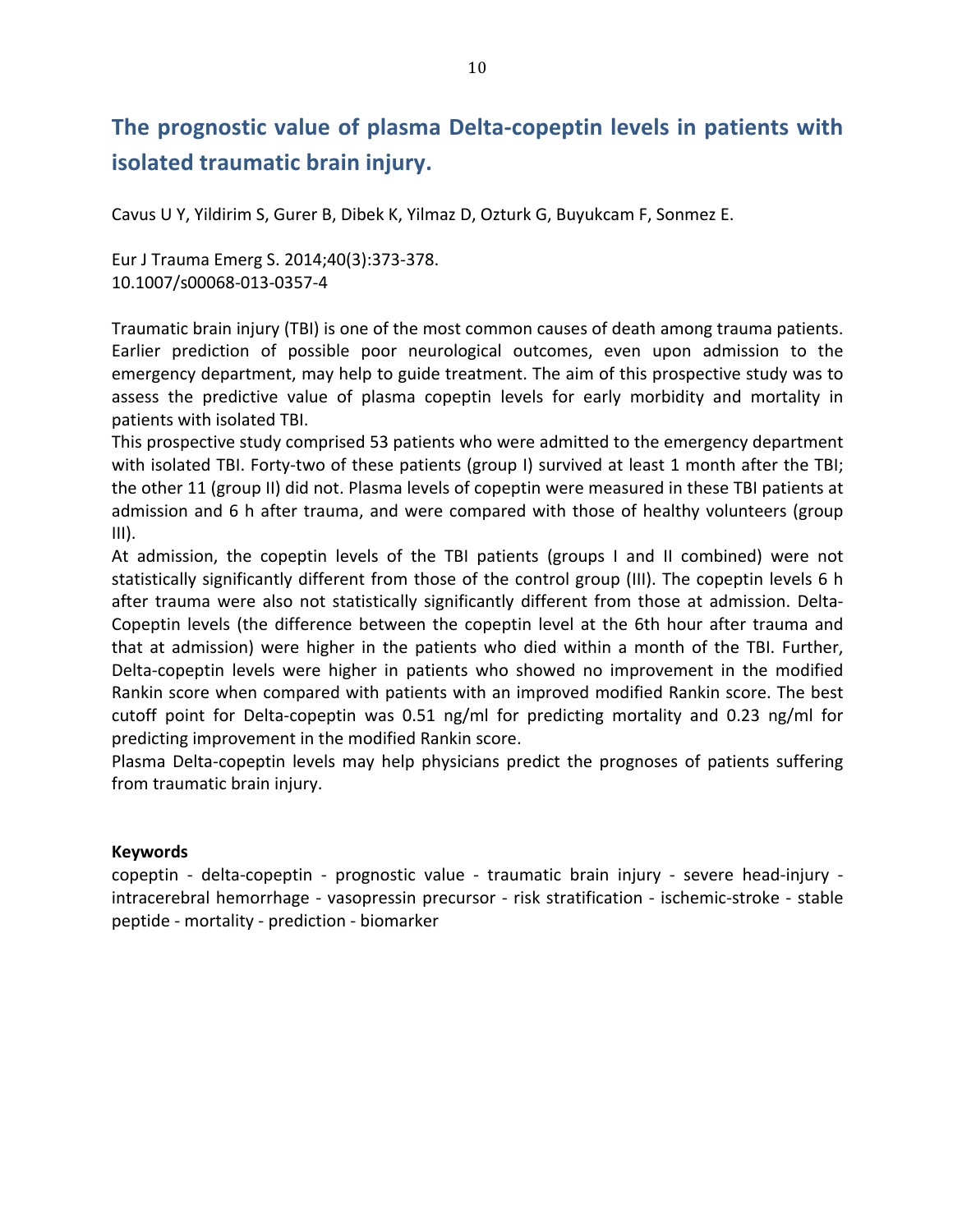### **The, impact, of, body, mass, index, on, treatment, outcomes, among,** traumatic brain injury patients in intensive care units.

Chabok S Y, Yazdanshenas H, Naeeni A F, Ziabakhsh A, Bidar S S, Reihanian A, Bazargan-Hejazi S.

Eur J Trauma Emerg S. 2014;40(1):51-55. 10.1007/s00068-013-0314-2

Obesity is a risk factor in treatment outcomes of critically ill patients. This study was conducted to determine the impact of obesity on the likelihood of recovery from traumatic brain injury (TBI) in intensive care unit (ICU) patients.

We carried out a prospective study on 115 head injury patients who were admitted to the ICU of Poursina Hospital, Rasht, in the one-year period between July 2006 and June 2007. Obese patients (body mass index [BMI] a parts per thousand yen 30  $kg/m(2)$ ) were compared with non-obese patients (BMI < 30  $kg/m(2)$ ). Demographic information, acute physiology and chronic health evaluation scores, Injury Severity Scores (ISS), Glasgow Coma Scale scores, and ICU mortality incidences were recorded.

Obese patients had significantly higher ICU mortality rates compared to non-obese patients ( $p =$ 0.02). Furthermore, we observed a trend towards a higher ICU mortality rate in obese patients with ISS > 25 (p = 0.04). Moreover, obesity was associated with prolonged mechanical ventilation, ICU length of stay (ILOS), and hospital length of stay (HLOS) ( $p < 0.001$ ).

Obesity was associated with increased ICU mortality and prolonged dependency on mechanical ventilation, ILOS, and HLOS in patients with TBI. However, further prospective studies with larger sample sizes are needed to substantiate these findings.

### **Keywords**

obesity - body mass index - icu - traumatic brain injury - mortality - hospital length of stay - icu length of stay - glasgow coma scale - blunt trauma - respiratory-function - morbidly obese mortality - risk - icu - lung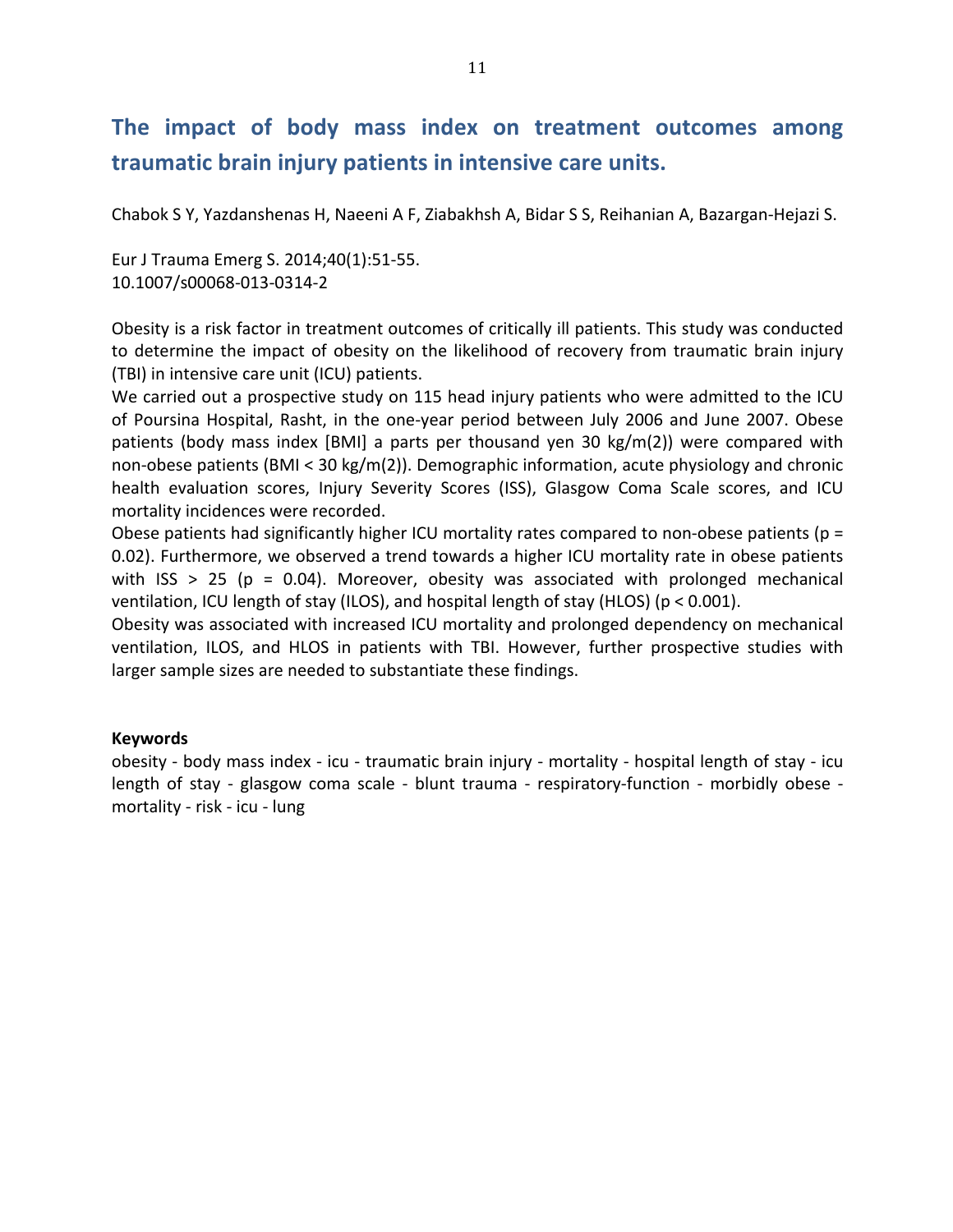# **The, role, of, decompressive, craniectomy, in, children, with, severe, traumatic,brain,injury.**

Hindy N, Stein K P, Hagel V, Dammann P, Sure U, Mueller O.

Eur J Trauma Emerg S. 2014;40(4):481-487. 10.1007/s00068-013-0337-8

Severe traumatic brain injury (TBI) remains the leading cause of death in children. The present study analyses the outcome of children after severe TBI treated by decompressive craniectomy (DC) due to elevated intracranial pressure (ICP) in a single centre.

Fifty-six consecutive children (age < 16 years) were treated for severe TBI at our institution between 2001 and 2011. For study purposes, children with severe generalized traumatic brain swelling without concomitant mass lesion were further analysed. Descriptive statistics were used to report clinical conditions as well as outcome measurements after conservative treatment only in comparison to secondary decompressive craniectomy.

Of 56 children, a total of eight children presented with generalized and progressive traumatic brain swelling and impending brain herniation. Four children were treated conservatively following standardized local protocol for anti-oedematous management, with ICP amenable to intensified therapy. Four children required decompressive surgery due to progressive oedema refractory to intensified conservative management. Children receiving secondary DC had a longer stay in the intensive care unit as well as a longer average time of assisted ventilation compared to children treated conservatively. Concomitant injuries were more severe in the DC subgroup. Yet, Glasgow Outcome Scale was equally distributed in both groups.

In children with refractory ICP conditions due to severe TBI, decompressive surgery might lead to a similar favourable outcome compared to children in whom ICP can be controlled only by conservative management. Timing of surgery depends on the neurological deterioration of the patients and a continuous ICP monitoring.

### **Keywords**

children - decompressive craniectomy - outcome - traumatic brain injury - refractory intracranial hypertension - pediatric head trauma - age - adolescents - hypothermia - craniotomy management - therapy - adults - sex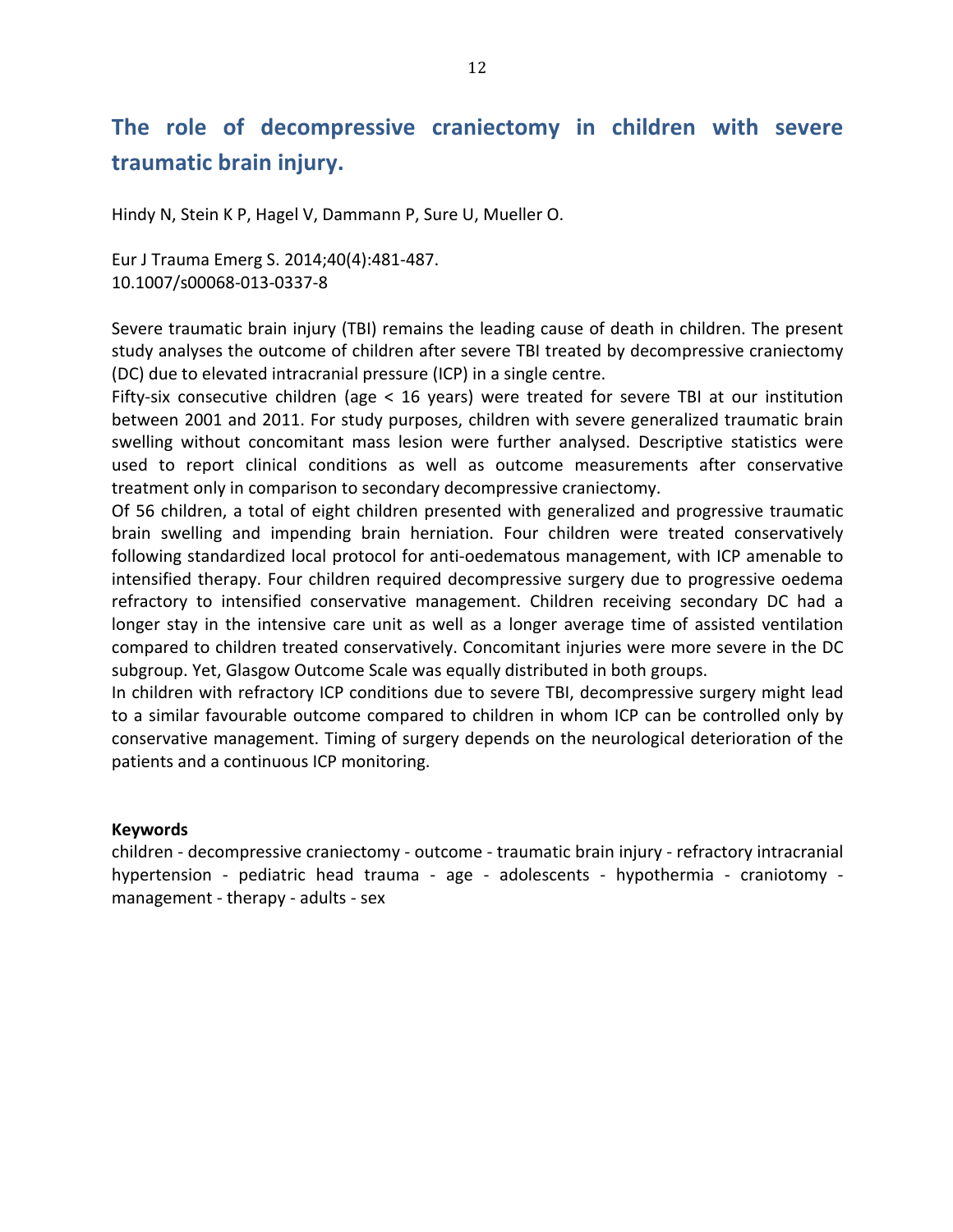### **Rethinking bicycle helmets as a preventive tool: a 4-year review of bicycle injuries.**

Joseph B, Pandit V, Zangbar B, Amman M, Khalil M, O'Keeffe T, Orouji T, Asif A, Katta A, Judkins D, Friese R S, Rhee P.

Eur J Trauma Emerg S. 2014;40(6):729-732. 10.1007/s00068-014-0453-0

Traumatic brain injury is a leading cause of disability in bicycle riders. Preventive measures including bicycle helmet laws have been highlighted; however, its protective role has always been debated. The aim of this study was to determine the utility of bicycle helmets in prevention of intra-cranial hemorrhage. We hypothesized that bicycle helmets are protective and prevent the development of intra-cranial hemorrhage.

We performed a 4-year (2009-2012) retrospective cohort analysis of all the patients who presented with traumatic brain injury due to bicycle injuries to our level 1 trauma center. We compared helmeted and non-helmeted bicycle riders for differences in the patterns of injury, need for intensive care unit admissions and mortality.

A total of 864 patients were reviewed of which, 709 patients (helmeted = 300, non-helmeted = 409) were included. Non-helmeted bicycle riders were more likely to be young (p < 0.001) males (p = 0.01). There was no difference in the median ISS between the two groups (p = 0.3). Nonhelmeted riders were more likely to have a skull fracture ( $p = 0.01$ ) and a scalp laceration ( $p =$ 0.01) compared to the helmeted riders. There was no difference in intra-cranial hemorrhage between the two groups ( $p = 0.1$ ). Wearing a bicycle helmet was not independently associated ( $p = 0.1$ ) with development of intra-cranial hemorrhage.

Bicycle helmets may have a protective effect against external head injury but its protective role for intra-cranial hemorrhage is questionable. Further studies assessing the protective role of helmets for intra-cranial hemorrhage are warranted.

### **Keywords**

helmet laws - traumatic brain injury - bicycle injury - united-states - legislation - children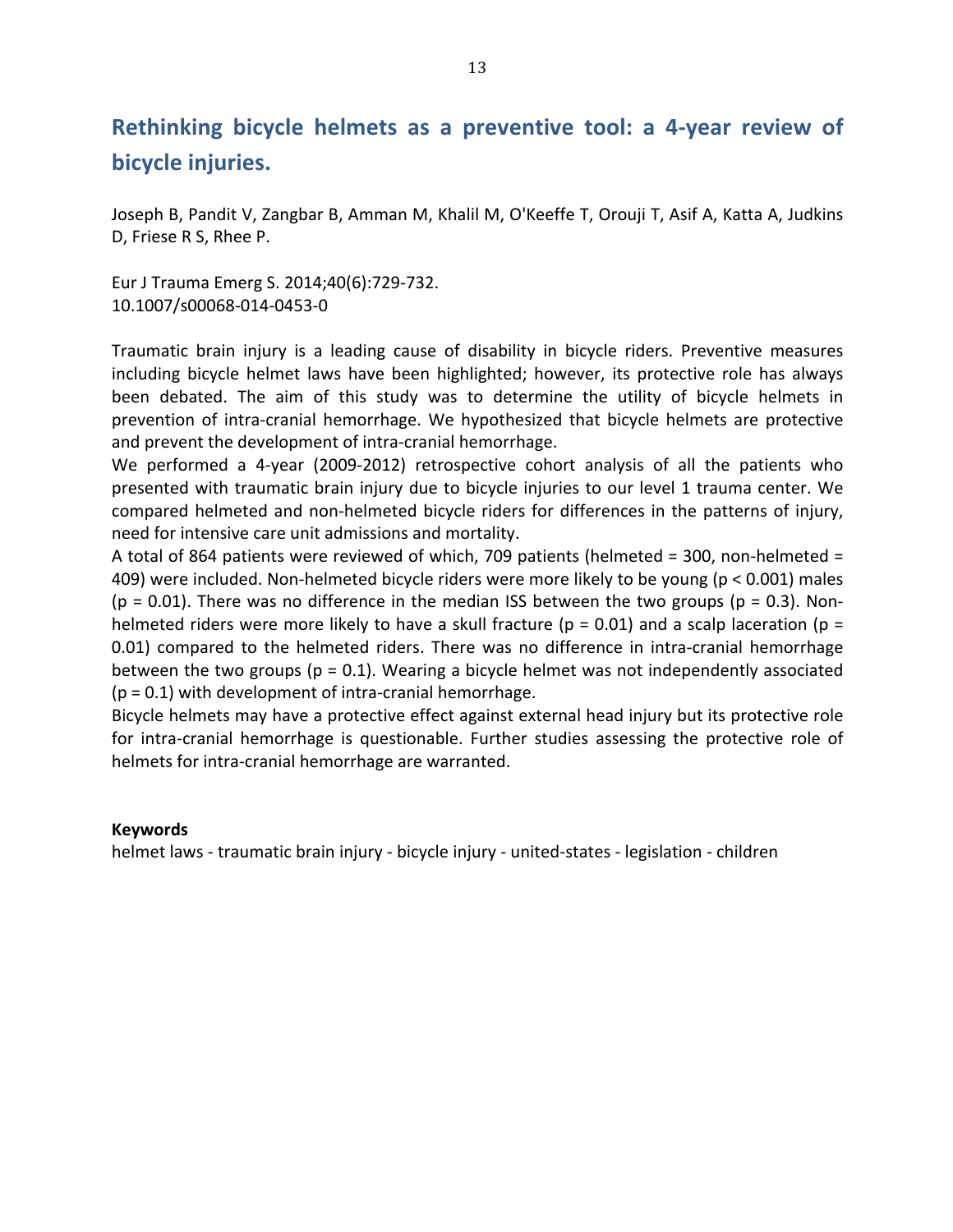# **The, impact, of, ETOH, intoxication, on, the, development, of, admission,** coagulopathy after traumatic brain injury: a prospective evaluation.

Karamanos E, Sivrikoz E, Talving P, Inaba K, Resnick S, Demetriades D.

Eur J Trauma Emerg S. 2014;40(1):45-50. 10.1007/s00068-013-0308-0

Coagulopathy after severe traumatic brain injury (sTBI) results in a ten-fold increased risk of death. Our aim was to investigate the effect of ETOH intoxication on admission coagulopathy after sTBI.

Patients with sTBI [Glasgow Coma Scale < 9 or evidence of intracranial pathology on computed tomography (CT)] from 1/2010 to 12/2011 were prospectively enrolled. Demographics, clinical characteristics, laboratory values, head CT scan findings, physical examination, injury severity indices, and interventions were recorded. ETOH blood levels were obtained. The incidence of admission coagulopathy was compared between patients who were ETOH-positive (ETOH+) and those who were ETOH-negative (ETOH-). Logistic regression was performed to identify independent risk factors.

A total of 216 patients were enrolled. 20.4 % were ETOH+. Admission coagulopathy was significantly lower for ETOH+ patients (15.9 vs. 39.0 %, adjusted  $p = 0.020$ ). Prothrombin time (PT) and International Normalized Ratio (INR) on admission were significantly lower for ETOH+ patients (16.7 vs. 14.3, adjusted  $p = 0.016$  and 1.35 vs. 1.13, adjusted  $p = 0.040$ , respectively). Injury Severity Score a parts per thousand yen25, hypotension, and loss of gray/white differential were identified as independent risk factors for the development of admission coagulopathy. ETOH intoxication was the only protective predictor [AOR (95 % CI): 0.32 (0.12, 0.84), adjusted  $p = 0.021$ .

ETOH intoxication is associated with a lower incidence of admission coagulopathy in patients with sTBI. Further research is warranted.

### **Keywords**

severe traumatic brain injury - etoh intoxication - coagulopathy - human endothelial-cells fibrinolytic-activity - ethanol intoxication - alcohol-abuse - blood - fibrinogen - pai-1 - gene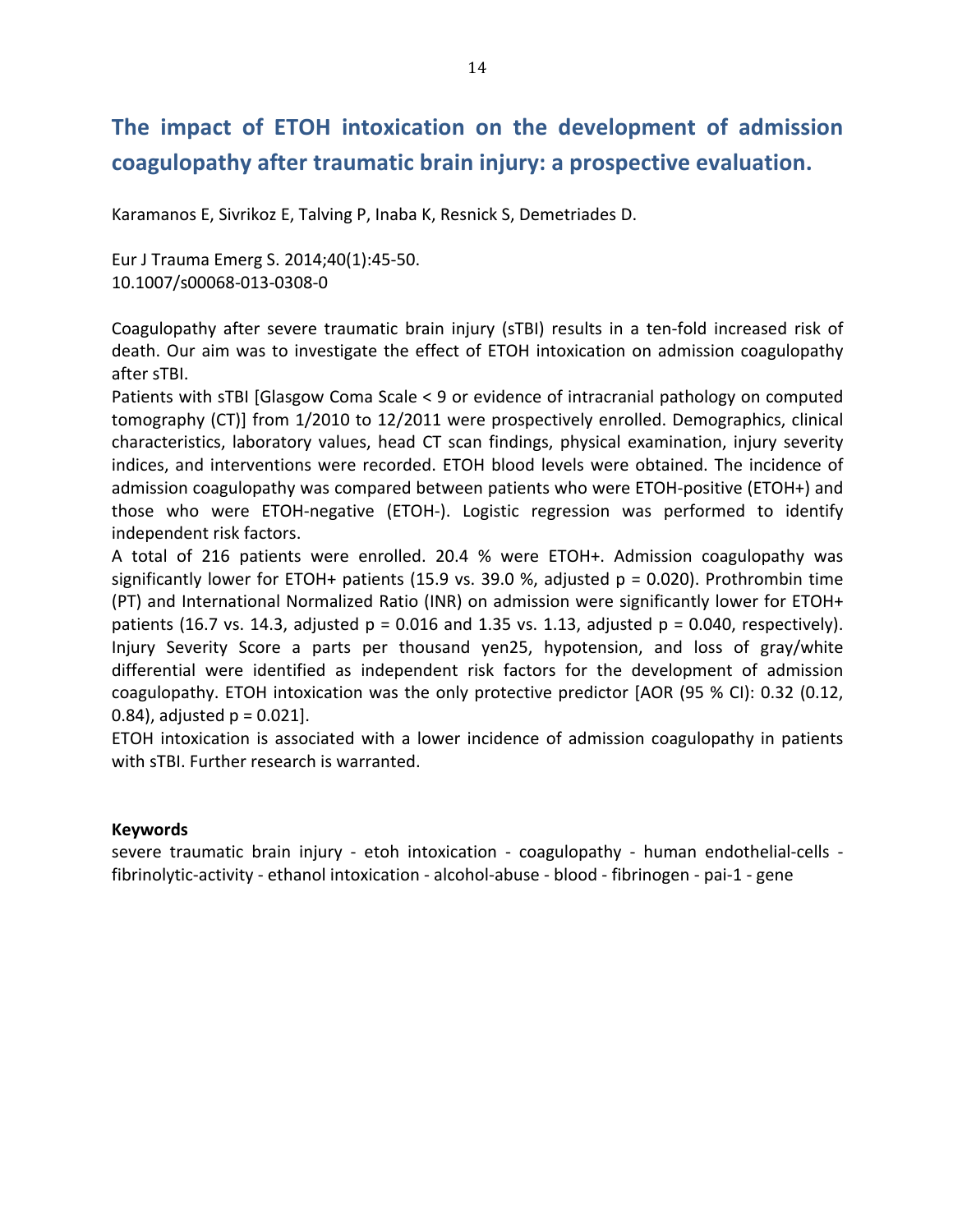# **Titanium osteosynthesis hardware in maxillofacial trauma surgery: to** remove or remain? A retrospective study.

Pan Z, Patil P M.

Eur J Trauma Emerg S. 2014;40(5):587-591. 10.1007/s00068-013-0348-5

### *Introduction*

A 5-year retrospective study evaluated the incidence and causes for removal of titanium miniplates.

### *Material\*and\*Methods*

The surgical records of 156 patients treated with rigid internal fixation after maxillofacial traumas were reviewed. Study variables included age, sex, site of fracture, site and number of plates, time of plate removal and reasons for plate removal.

### *Results*

Of 384 plates used for fixation, 35 plates (9 %) in 21 patients (13.5 %) were removed due to hardware related complications. Statistical significance ( $p<0.01$ ) was observed in mandibular body and parasymphysis fractures with regards to both fracture site location and plate removal rates. Most plates were removed within the first year after placement ( $p<0.01$ ). The highest number of fractures were observed in the 20-30 years group (p<0.01) while most cases of removal were in the 30-40 years group ( $p<0.01$ ). Secondary reconstruction/growth facilitation (11/156, 7 %) (p<0.01) was the main cause of plate removal while infection/wound dehiscence  $(9/156, 6%)$  (p<0.01) was the main cause for complication related plate removal. A significantly greater number of plates placed via intraoral incisions ( $p<0.01$ ) needed removal.

### *Conclusions*

The low incidence of complication related plate removal (7 %) in the mid and upper face in this study suggests that routine removal of asymptomatic titanium miniplates after maxillofacial trauma at these sites may not be beneficial. The high rate of mandibular site complications (19 %) in this study suggests that routine removal of titanium hardware from mandibular sites may be indicated.

### **Keywords**

osteosynthesis - removal - maxillofacial trauma - complications - titanium miniplate - rigid fixation - orthognathic surgery - facial fractures - bone plates - miniplate removal - screws - fate - policy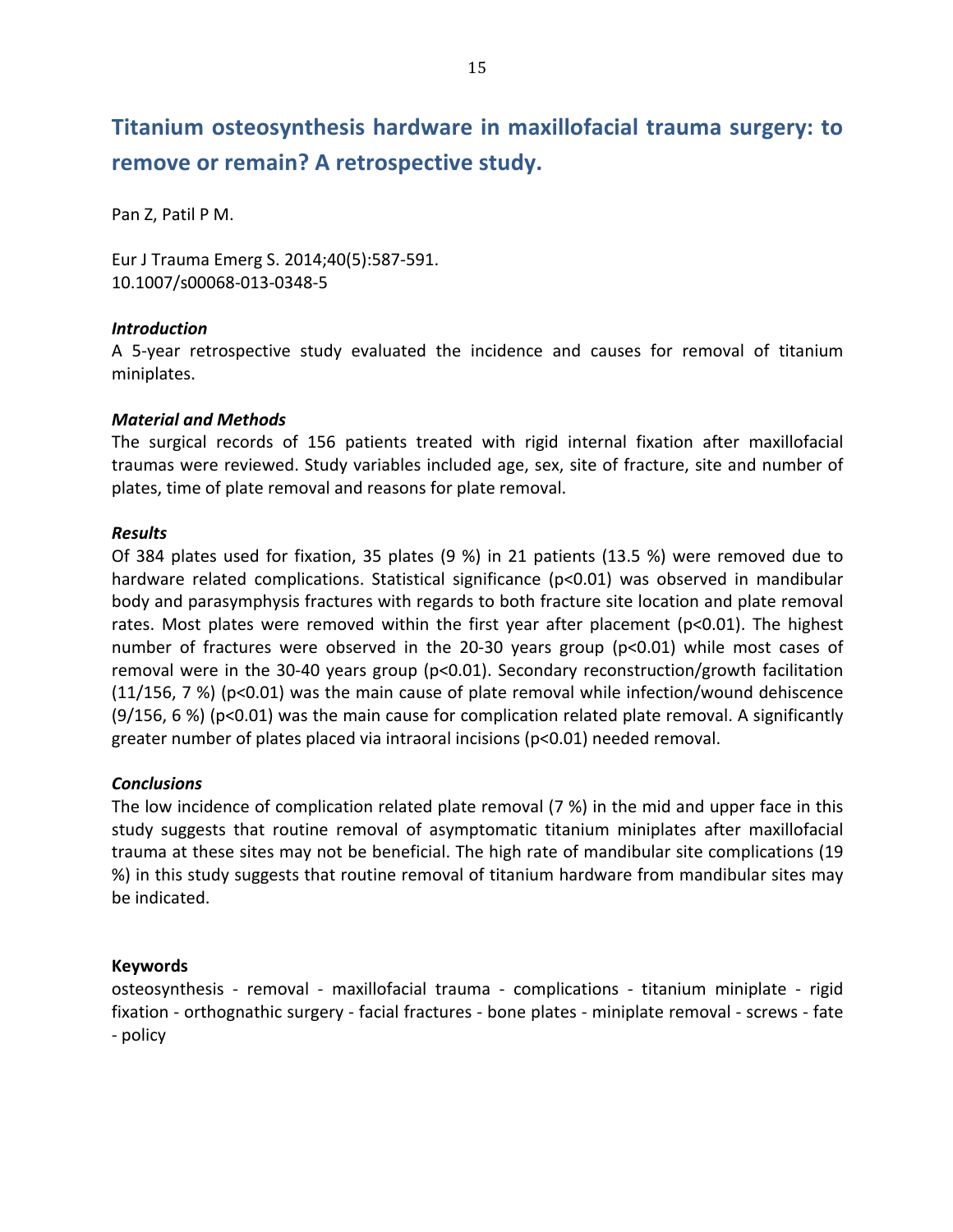# Autonomic dysreflexia: a possible trigger for the development of heterotopic ossifications after traumatic spinal cord injury?

Putz C, Helbig L, Gerner H J, Zimmermann-Stenzel M, Akbar M.

Eur J Trauma Emerg S. 2014;40(6):721-726. 10.1007/s00068-013-0353-8

The aim of this study was to investigate the influence of the initial American Spinal Injury Association Impairment Scale (AIS) category and the conversion rate in acute traumatic tetraplegic patients on the development of heterotopic ossifications (HO). The second objective was to prove the hypothesis that tetraplegic patients with autonomic dysreflexia (AD) develop HO more often than patients without AD.

A retrospective analysis from 2002 to 2009 of 330 patients with spinal cord injuries was performed and led to the inclusion of 77 traumatic tetraplegic patients. Clinical data was reviewed to determine the appearance of HO ( $n = 8$ ) and its possible coincidence with AD during urodynamics. Spearman's correlation coefficient was calculated to test the relationship between HO and initial AIS category or the change in AIS category within 6 weeks. A matched pair (age, neurological level of injury) analysis of two samples (n = 8 with/without appearance of HO; total  $n = 16$ ) was performed.

The appearance of HO was significantly correlated with an initial AIS A compared to incomplete tetraplegia at baseline ( $p < 0.017$ ). The conversion of AIS A into incomplete tetraplegia was highly correlated with the incidence of HO ( $p < 0.003$ ). AD showed a positive correlation with HO  $(r = 0.97, p = 0.001).$ 

An initial AIS A that converts early into an incomplete tetraplegia constitutes a risk factor for the development of HO. Additionally, AD constitutes an important trigger in the development of HO in acute traumatic tetraplegic patients.

### **Keywords**

tetraplegia - heterotopic ossification - spinal cord injury - conversion rate - autonomic dysreflexia - brain-injury